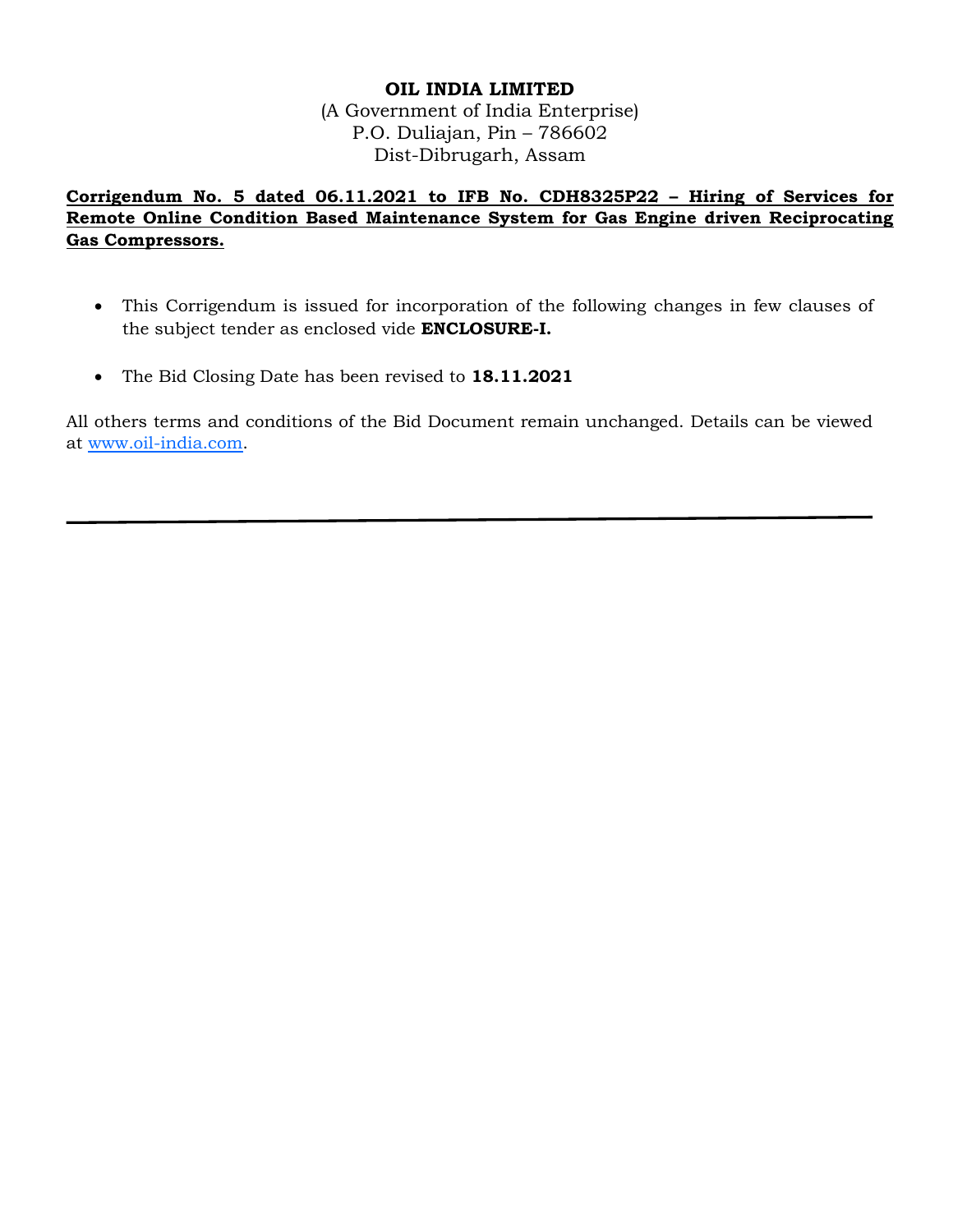| S.<br>No.   | Page<br>No.    | <b>Section</b>                                                                         | Sub-<br><b>Section</b>                                                                                                  | <b>Clause</b>                                                                                                                                                                                                                                                                                                                                                                                                                                                                                                                                                                                                                                                                                                                                                                                                | <b>Response</b>                                                                                                                                                                                                                                                                                                                                                                                                                                                                                                                                                                                                                                                                                                                    | <b>Action</b> |
|-------------|----------------|----------------------------------------------------------------------------------------|-------------------------------------------------------------------------------------------------------------------------|--------------------------------------------------------------------------------------------------------------------------------------------------------------------------------------------------------------------------------------------------------------------------------------------------------------------------------------------------------------------------------------------------------------------------------------------------------------------------------------------------------------------------------------------------------------------------------------------------------------------------------------------------------------------------------------------------------------------------------------------------------------------------------------------------------------|------------------------------------------------------------------------------------------------------------------------------------------------------------------------------------------------------------------------------------------------------------------------------------------------------------------------------------------------------------------------------------------------------------------------------------------------------------------------------------------------------------------------------------------------------------------------------------------------------------------------------------------------------------------------------------------------------------------------------------|---------------|
| 1           | Page<br>no. 03 | Forwardi<br>ng Letter                                                                  | Mobilization<br>Period                                                                                                  | Total 140 days from the issue of<br>Work order/Mobilisation Notice.                                                                                                                                                                                                                                                                                                                                                                                                                                                                                                                                                                                                                                                                                                                                          | Total 30 days from the issue of Work<br>order/Mobilisation Notice.                                                                                                                                                                                                                                                                                                                                                                                                                                                                                                                                                                                                                                                                 | Modify        |
| $\mathbf 2$ | Page<br>no. 29 | <b>TECHNI</b><br>CAL<br><b>EVALUA</b><br><b>TION</b><br><b>CRITERI</b><br>$\mathsf{A}$ | 2.3<br><b>BIDDERS</b><br><b>QUOTING</b><br><b>UNDER</b><br><b>THE</b><br><b>FOLLOWIN</b><br>G<br><b>CATEGORI</b><br>ES: | <b>Bids</b><br>of<br>bidders<br>those<br>who<br>themselves<br>do<br>not meet<br>the<br>experience criteria as stipulated in<br>Clause No. 1.1 of the tender, can<br>also quote under the categories<br>listed below in Clause Nos. 1.2.1,<br>1.2.2 & 1.2.3 provided the primary<br>bidder is incorporated in India and<br>maintains more than 20% local<br>content for the offered services. With<br>regards to calculation of local<br>content<br>and<br>submission<br>of<br>$\&$<br>documents<br>during<br>bidding<br>execution of contracts, provisions as<br>per Purchase Preference Policy<br>(linked with Local Content) (PP-LC)<br>notified<br>vide<br>letter<br>$FP-$<br>no.<br>20013/2/2017-FP-PNG<br>dated<br>17.11.2020 of MoPNG<br>(or as)<br>amended from time to time) shall be<br>applicable. | Bids of those bidders who themselves do not<br>meet the experience criteria as stipulated in<br><b>Clause No. 2.1</b> of the tender, can also quote<br>under the categories listed below in <b>Clause Nos.</b><br>2.3.1, 2.3.2 & 2.3.3 provided the primary bidder<br>is incorporated in India and maintains more than<br>20% local content for the offered services. With<br>regards to calculation of local content and<br>submission of documents during bidding &<br>execution of contracts, provisions as per<br>Purchase Preference Policy (linked with Local<br>Content) (PP-LC) notified vide letter no. FP-<br>20013/2/2017-FP-PNG dated 17.11.2020 of<br>MoPNG (or as amended from time to time) shall<br>be applicable. | Modify        |
| 3           | Page<br>no. 95 | <b>SCOPE</b><br>OF<br><b>WORK</b>                                                      | 2.0 Solution<br>Requiremen<br>ts/<br>2.1<br>Functional<br>Requiremen<br>t                                               | Bidder to propose solution through<br>which sensors will be deployed on<br>the ports available on reciprocating<br>gas compressors. Bidder will be<br>responsible to<br>install,<br>deploy,<br>configure,<br>and<br>maintain these<br>instruments.<br>A11<br><del>material</del><br>equipment supplied by the bidder<br>should be from the OIL approved<br>vendor list.                                                                                                                                                                                                                                                                                                                                                                                                                                      | Bidder to propose solution through which<br>sensors will be deployed on the ports available on<br>reciprocating gas compressors. Bidder will be<br>responsible to install, deploy, configure, and<br>maintain these instruments.                                                                                                                                                                                                                                                                                                                                                                                                                                                                                                   | Modify        |
| 4           | Page<br>No 97  | <b>TECHNI</b><br>CAL<br><b>SCOPE</b><br>OF<br><b>WORK</b>                              | 2.1<br>Functional<br>Requiremen<br>t/<br>1.1.5<br>Alarms and<br>Alerts                                                  | The solution shall mention typical<br>number of days the potential<br>failures could be intimated on case<br>by case basis                                                                                                                                                                                                                                                                                                                                                                                                                                                                                                                                                                                                                                                                                   | The solution shall mention typical number of<br>days the potential failures could be intimated on<br>case by case basis. Mitigations done by OIL are to<br>be intimated to bidder so as to ingest the<br>information and train the model accordingly.                                                                                                                                                                                                                                                                                                                                                                                                                                                                              | Modify        |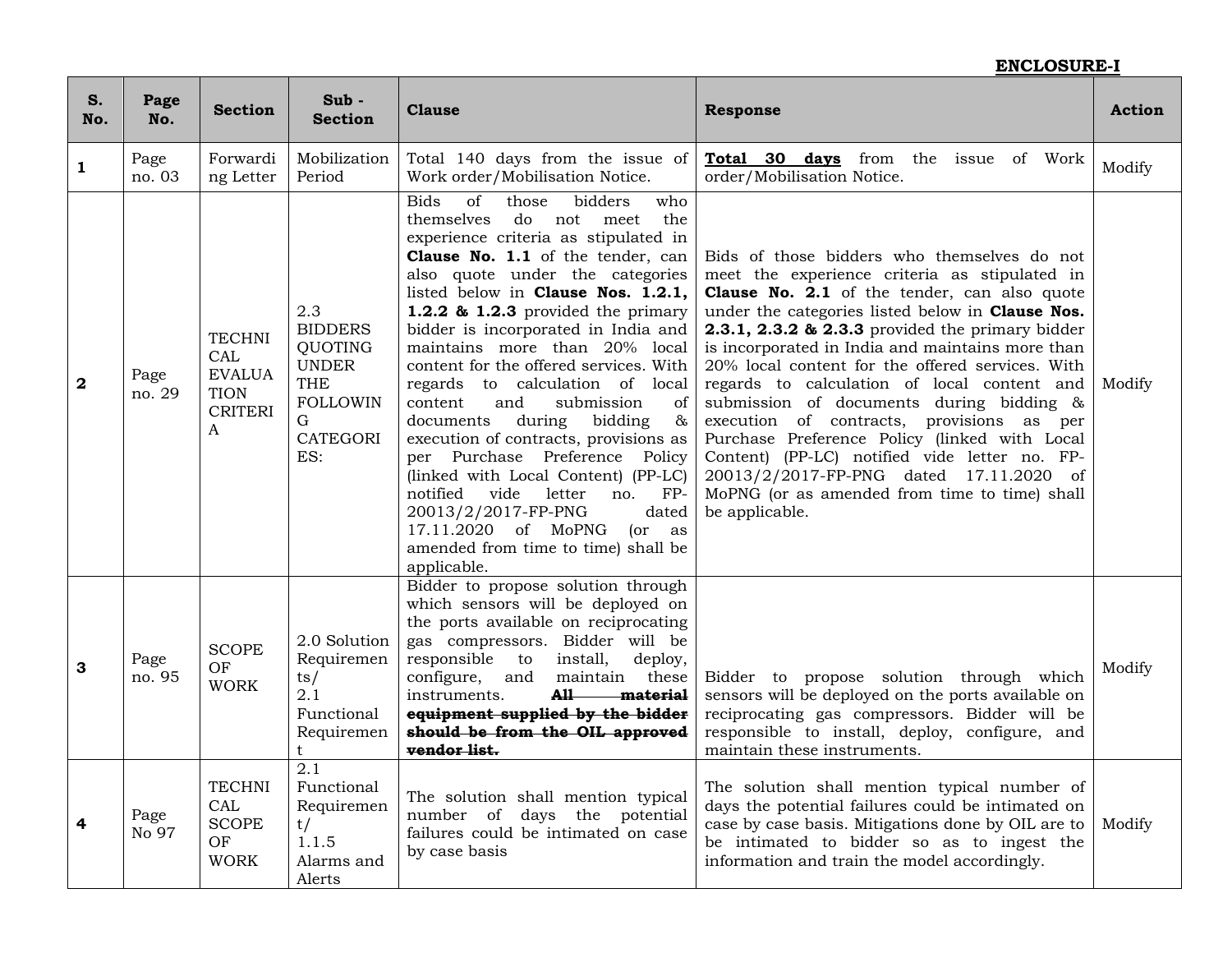| S.<br>No.   | Page<br>No.     | <b>Section</b>                    | $Sub -$<br><b>Section</b>                                                      | <b>Clause</b>                                                                                                                                                      | <b>Response</b>                                                                                                                                                                                                                                                                                                                                                                                                                                                  | <b>Action</b> |
|-------------|-----------------|-----------------------------------|--------------------------------------------------------------------------------|--------------------------------------------------------------------------------------------------------------------------------------------------------------------|------------------------------------------------------------------------------------------------------------------------------------------------------------------------------------------------------------------------------------------------------------------------------------------------------------------------------------------------------------------------------------------------------------------------------------------------------------------|---------------|
| 5           | Page<br>no. 102 | <b>SCOPE</b><br>OF<br><b>WORK</b> | 2.2<br>Technical<br>Requiremen<br>t.                                           | New Clause                                                                                                                                                         | Proprietary rights and usage of proposed<br>Software:<br>OIL will honor the terms of contract related to IP<br>rights of Software provided. Detailed terms<br>related to Proprietary Rights, Patents, Copyrights,<br>Confidentiality, Indemnity, Software Licensing<br>and Usage, etc. will be mutually agreed upon by<br>OIL and the successful bidder. Such terms will be<br>incorporated in the agreement after placement of<br>LOA on the successful bidder. | Add           |
| 6           | Page<br>no. 103 | <b>SCOPE</b><br>OF<br><b>WORK</b> | 3.0<br>Hardware<br>Requiremen                                                  | 3.0 Hardware Requirement                                                                                                                                           | $\overline{3.0}$<br>Hardware<br>Requirement<br>(These specifications are indicative, bidder to<br>specifications<br>their<br>provide<br>for<br>proposed<br>equipment)                                                                                                                                                                                                                                                                                            | Modify        |
| $\mathbf 7$ | Page<br>no. 104 | <b>SCOPE</b><br>OF<br><b>WORK</b> | $\overline{3.0}$<br>Hardware<br>Requiremen<br>t                                | New Clause                                                                                                                                                         | NOTE: Copy of certificates for all equipment,<br>depicting hazardous area compliance, are to be<br>submitted at the time of supply.                                                                                                                                                                                                                                                                                                                              | Add           |
| 8           | Page<br>no. 104 | <b>SCOPE</b><br>OF<br><b>WORK</b> | $\overline{3.3}$<br>Gateway<br>Specificatio<br>ns/<br>8.<br>Certifying<br>Body | SGS Q-Mark Certification                                                                                                                                           | SGS Q-Mark or any equivalent Certification                                                                                                                                                                                                                                                                                                                                                                                                                       | Modify        |
| 9           | Page<br>no. 105 | <b>SCOPE</b><br>OF<br><b>WORK</b> | 4.0<br>Software<br>Requiremen<br>t.                                            | 4. It should have the ability to<br>integrate data collected from a<br>portable compressor analyzer with<br>the data from permanently installed<br>sensors/system. |                                                                                                                                                                                                                                                                                                                                                                                                                                                                  | Deleted       |
| 10          | Page<br>no. 106 | <b>SCOPE</b><br>OF<br><b>WORK</b> | 5.0 Asset<br>Scope $/$<br>5.1.2<br>Hardware<br>Requiremen<br>t                 | Bidder to submit detailed diagram,<br>mounting provisions, power cable<br>layout etc. along with the bid.                                                          | Bidder to submit detailed diagram, mounting<br>provisions, power cable layout etc. within 15<br>days of purchase order.                                                                                                                                                                                                                                                                                                                                          | Modify        |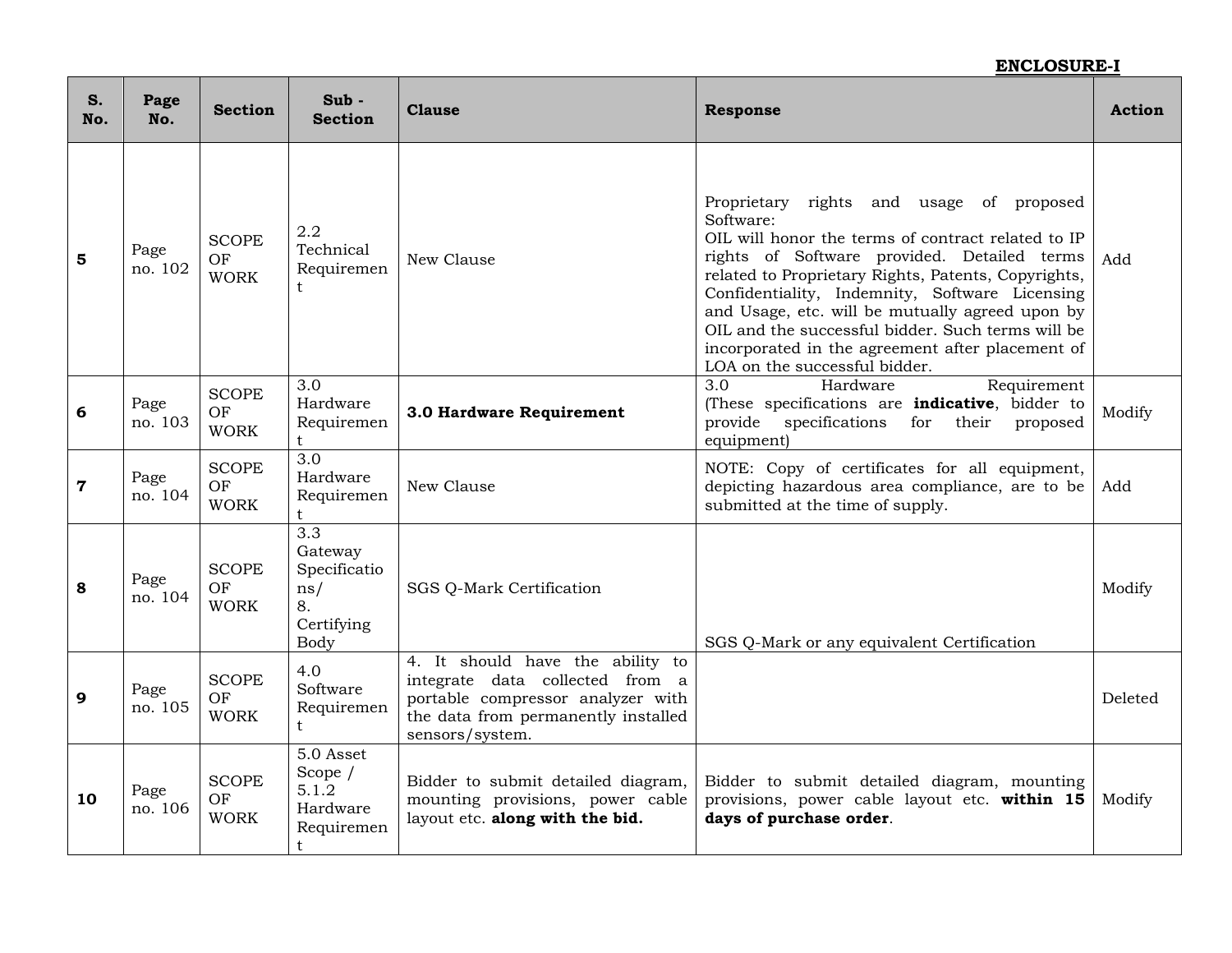| S.<br>No. | Page<br>No.     | <b>Section</b>                    | Sub-<br><b>Section</b>       | <b>Clause</b>                                                                                                                                                                                                                                                                                                                                                                                                                                                                                                                                                                                                                                                                                    | <b>Response</b>                                                                                                                                                                                                                                                                                                                                                                                                                                                                                                                                                                                                                                                                             | <b>Action</b> |
|-----------|-----------------|-----------------------------------|------------------------------|--------------------------------------------------------------------------------------------------------------------------------------------------------------------------------------------------------------------------------------------------------------------------------------------------------------------------------------------------------------------------------------------------------------------------------------------------------------------------------------------------------------------------------------------------------------------------------------------------------------------------------------------------------------------------------------------------|---------------------------------------------------------------------------------------------------------------------------------------------------------------------------------------------------------------------------------------------------------------------------------------------------------------------------------------------------------------------------------------------------------------------------------------------------------------------------------------------------------------------------------------------------------------------------------------------------------------------------------------------------------------------------------------------|---------------|
| 11        | Page<br>no. 112 | <b>SCOPE</b><br>OF<br><b>WORK</b> | 8.0 Project<br>Timelines     | (i) Mobilization Time: A Total of 140<br>days (max) will be given as<br>mobilization time after issue of work<br>order for the Milestones                                                                                                                                                                                                                                                                                                                                                                                                                                                                                                                                                        | (i) Mobilization Time: A Total of 30 days (max) will<br>be given as mobilization time for project Kick Off<br>(T0) after issue of work order.                                                                                                                                                                                                                                                                                                                                                                                                                                                                                                                                               | Modify        |
| 12        | Page<br>no. 112 | <b>SCOPE</b><br>OF<br><b>WORK</b> | 8.0 Project<br>Timelines     | Target<br>Completion<br>Major<br>Milestones<br>Timelines<br>SN<br>Activities<br>Field survey Report<br>Design, Detailed Engineering & Final<br>instrument selection<br>- Supply at Site<br>Installation/Testing<br>Instrumentati - Design database, s/w deployment<br>on a cloud service provider (CSP),<br>on<br>Deliverables<br>business logic and workflow build,<br>Up to 12th<br>interface design, checklist<br>week from<br>land<br>T0)<br>4 Installation<br>configuration etc.<br>Up to 16th<br>week from<br>(TO)<br>Validation, UAT and Sign-off<br>5 Testing<br>Up to 20th<br>week from<br>User training, Knowledge Transfer<br><b>Training and</b><br>and Go Live<br>(TO)<br>6 Go-Live | Target<br>Major<br>Completion<br>Milestones<br>Timelines<br>SN<br>Activities<br>Field survey Report<br>Design, Detailed Engineering & Final<br>instrument selection<br>Supply at Site<br>Installation/Testing<br>- Design database, s/w deployment<br>Instrumentati<br>on a cloud service provider (CSP),<br>lon<br>Deliverables<br>business logic and workflow build,<br>Up to 20th<br>interface design, checklist<br>land<br>week from<br>4 Installation<br>configuration etc.<br>(T0)<br>Up to 22nd<br>week from<br>Validation, UAT and Sign-off<br>(T0)<br>5 Testing<br>Up to 24th<br>week from<br>User training, Knowledge Transfer<br>Training and<br>(70)<br>6Go-Live<br>and Go Live | Modify        |
| 13        | Page<br>no. 113 | <b>SCOPE</b><br>OF<br><b>WORK</b> | 9.0<br>Payment<br>Milestones | 100% of the fixed Monthly charges<br>quoted in line item 2.2,2.3 & 2.4 of<br>the Price Bid to be paid at end of<br>every quarter starting from date of<br>Go-Live.                                                                                                                                                                                                                                                                                                                                                                                                                                                                                                                               | 100% of the fixed Monthly charges quoted in line<br>item 20, 30 & 40 of the Price Bid to be paid at<br>end of every month starting from date of Go-<br>Live.                                                                                                                                                                                                                                                                                                                                                                                                                                                                                                                                | Modify        |
| 14        | Page<br>No. 88  | <b>SCC</b>                        | 32.0<br>Customs<br>Duty      | New Clause                                                                                                                                                                                                                                                                                                                                                                                                                                                                                                                                                                                                                                                                                       | 32.1<br>shall use the tools/<br>Company<br>equipment with the Services under the<br>Contract in the PEL/ML areas renewed /<br>issued to Company after 1.4.1999 and<br>therefore, as specified in List -33 under Sl.<br>No 404 of table (condition No. 48) of<br>Notification No. 50/2017- Customs dated<br>30.06.2017 for items imported in connection<br>with petroleum operations under this<br>Contract would attract zero customs duty.<br>Company will issue Recommendatory Letter<br>to Directorate General of Hydrocarbons                                                                                                                                                           | Add           |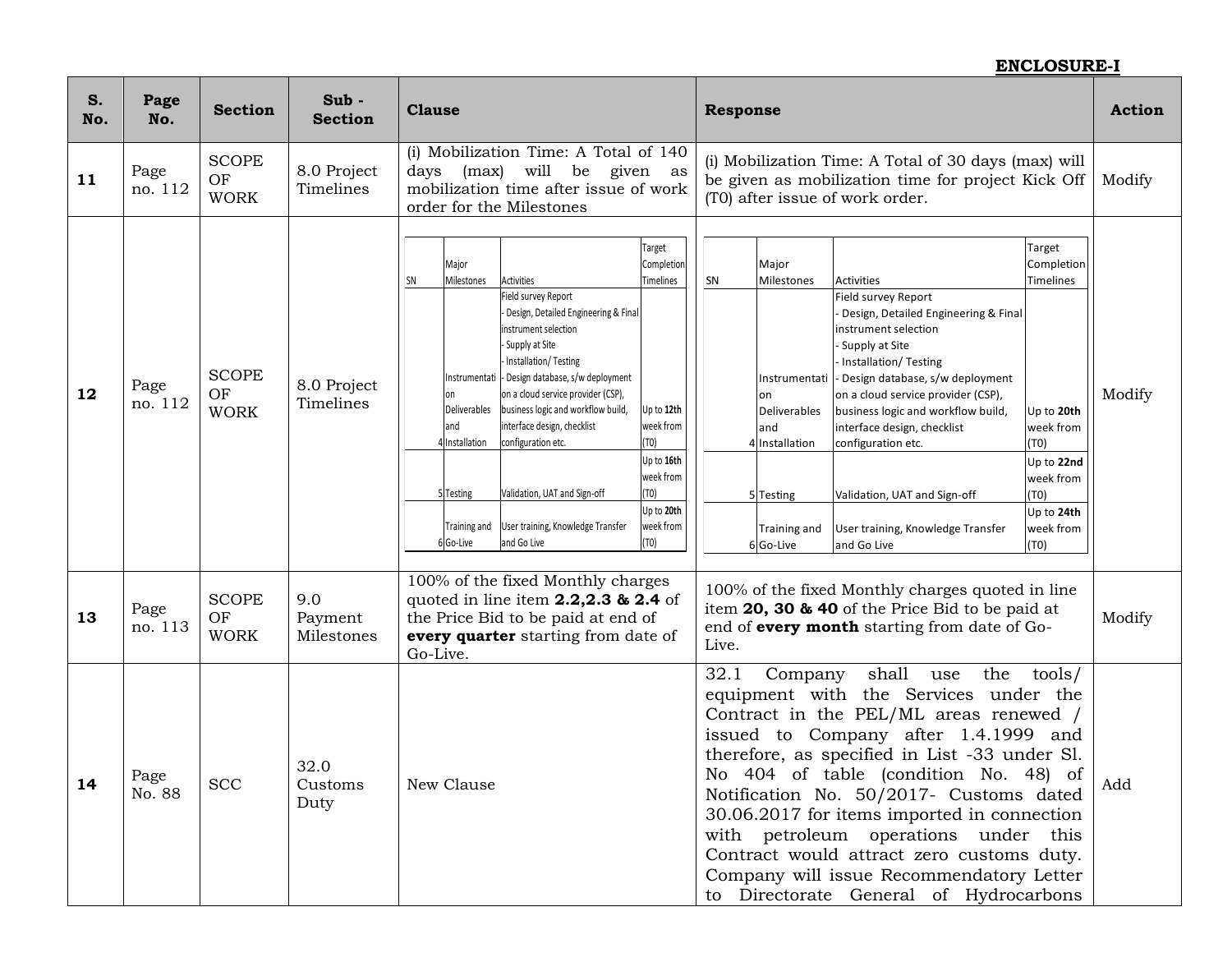| S.<br>No. | Page<br>No. | <b>Section</b> | Sub-<br><b>Section</b> | <b>Clause</b><br><b>Action</b><br><b>Response</b> |                                                                                                                                                                                                                                                                                                                                                                                                                                                                                                                                                                                                                                                                                                                                                                                                                                                                                                                                                                                                                                                              |  |  |
|-----------|-------------|----------------|------------------------|---------------------------------------------------|--------------------------------------------------------------------------------------------------------------------------------------------------------------------------------------------------------------------------------------------------------------------------------------------------------------------------------------------------------------------------------------------------------------------------------------------------------------------------------------------------------------------------------------------------------------------------------------------------------------------------------------------------------------------------------------------------------------------------------------------------------------------------------------------------------------------------------------------------------------------------------------------------------------------------------------------------------------------------------------------------------------------------------------------------------------|--|--|
|           |             |                |                        |                                                   | (DGH), Ministry of Petroleum & Natural Gas,<br>as per Government guidelines for issuance<br>Essentiality Certificate<br>οf<br>(EC)<br>from<br>Directorate General of Hydrocarbons, to<br>enable the Contractor to import goods at<br>concessional (Nil) customs duty so as to<br>provide the services under this Contract<br>provided these goods are specified in the<br>List-34 of the aforesaid Notification.                                                                                                                                                                                                                                                                                                                                                                                                                                                                                                                                                                                                                                             |  |  |
|           |             |                |                        |                                                   | 32.2 Bidder should provide the list of<br>items to be imported by them under the<br>Contract in the format specified in<br><b>Proforma-A</b> along with their bid for issuance<br>of Recommendatory Letter to<br>DGH.<br>Contractor shall make written request to<br>Company immediately after shipment of the<br>goods indicated by them in <b>Proforma-A</b> ,<br>along with the Invoices and all shipping<br>documents (with clear 15 working days<br>notice) requesting Company for issuance of<br>the Recommendatory Letter. Company shall<br>issue the Recommendatory Letter provided<br>all the documents submitted by the<br>Contractor are found in order as per<br>contract. It shall be however, Contractor's<br>responsibility to obtain EC from DGH and<br>clear the goods through customs. Company<br>shall not be liable in whatsoever manner for<br>the rejection of their claims for Nil rate of<br>customs duty by any of the authorities<br>including DGH. Contractor shall indemnify<br>Company from all liabilities of Customs<br>Duty. |  |  |
|           |             |                |                        |                                                   | 32.3 All costs of imports and import<br>clearances under the contract shall be borne<br>by the contractor and Company shall not                                                                                                                                                                                                                                                                                                                                                                                                                                                                                                                                                                                                                                                                                                                                                                                                                                                                                                                              |  |  |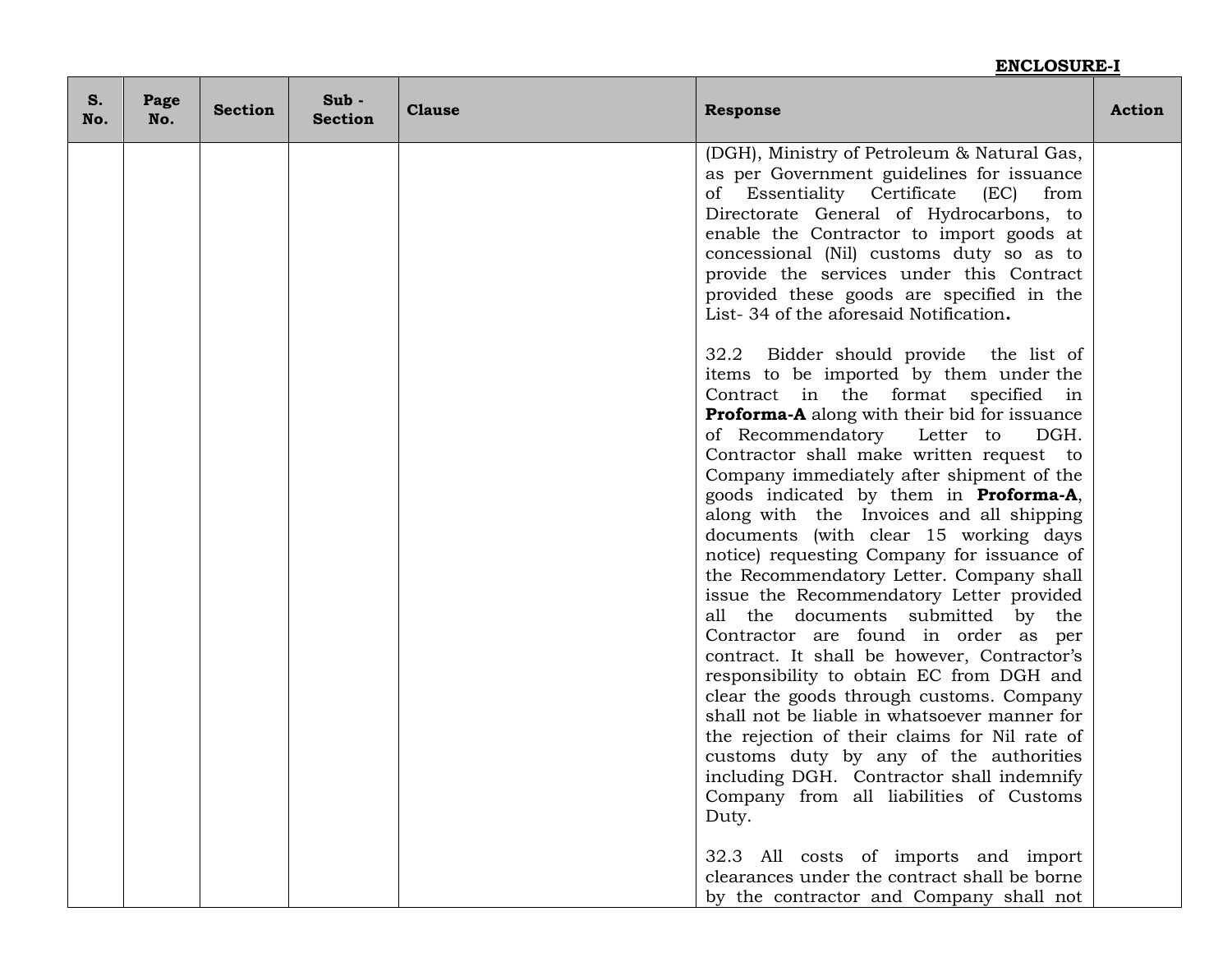| S.<br>No. | Page<br>No. | <b>Section</b> | $Sub -$<br><b>Section</b> | <b>Clause</b><br><b>Response</b> |                                                                                                                                                                                                                                                                                                                                                                                                                                                                                                                                                                                                                                                                                                                                                                                                                                                                                                                                                                                                                                                                                                                                                                                                                                             | <b>Action</b> |
|-----------|-------------|----------------|---------------------------|----------------------------------|---------------------------------------------------------------------------------------------------------------------------------------------------------------------------------------------------------------------------------------------------------------------------------------------------------------------------------------------------------------------------------------------------------------------------------------------------------------------------------------------------------------------------------------------------------------------------------------------------------------------------------------------------------------------------------------------------------------------------------------------------------------------------------------------------------------------------------------------------------------------------------------------------------------------------------------------------------------------------------------------------------------------------------------------------------------------------------------------------------------------------------------------------------------------------------------------------------------------------------------------|---------------|
|           |             |                |                           |                                  | provide any assistance in this regard.                                                                                                                                                                                                                                                                                                                                                                                                                                                                                                                                                                                                                                                                                                                                                                                                                                                                                                                                                                                                                                                                                                                                                                                                      |               |
|           |             |                |                           |                                  | 32.4 However, in the event customs duty<br>becomes leviable during the course of<br>Contract arising out of a change in the<br>policy of the Government, the Company<br>shall be liable for payment of the customs<br>duties leviable in India on Contractor's items<br>as provided in <b>Proforma-A</b> or the actual<br>whichever is less, provided the Contractor<br>furnishes<br>all<br>documents<br>necessary<br>indicating the estimated customs duty at<br>least 10 days in advance. Such payment of<br>Customs Duty shall be arranged by the<br>Company and made available to the<br>representatives of Contractor at Kolkata<br>(Port of Importation in India) within 3<br>working days after the Contractor submits<br>the undisputed and clear necessary<br>documents/duty assessment papers at<br>Company's office at Kolkata. Contractor<br>would be responsible for passing such<br>payment to customs authorities at the port<br>of entry. Company's obligation for Customs<br>Duty payment shall be limited / restricted to<br>the tariff rates as assessed by the Customs<br>on the day of clearance, or as on the last day<br>of the stipulated mobilization period. In case<br>of clearance thereafter, on the CIF value |               |
|           |             |                |                           |                                  | of items in Proforma-A will be frozen and                                                                                                                                                                                                                                                                                                                                                                                                                                                                                                                                                                                                                                                                                                                                                                                                                                                                                                                                                                                                                                                                                                                                                                                                   |               |
|           |             |                |                           |                                  | any increase in Customs Duty on account of                                                                                                                                                                                                                                                                                                                                                                                                                                                                                                                                                                                                                                                                                                                                                                                                                                                                                                                                                                                                                                                                                                                                                                                                  |               |
|           |             |                |                           |                                  | increase in value on these will be to the<br>Contractor's account. Furthermore, in                                                                                                                                                                                                                                                                                                                                                                                                                                                                                                                                                                                                                                                                                                                                                                                                                                                                                                                                                                                                                                                                                                                                                          |               |
|           |             |                |                           |                                  | above CIF value is not<br>the<br>case                                                                                                                                                                                                                                                                                                                                                                                                                                                                                                                                                                                                                                                                                                                                                                                                                                                                                                                                                                                                                                                                                                                                                                                                       |               |
|           |             |                |                           |                                  | acceptable to assessing Customs Officer                                                                                                                                                                                                                                                                                                                                                                                                                                                                                                                                                                                                                                                                                                                                                                                                                                                                                                                                                                                                                                                                                                                                                                                                     |               |
|           |             |                |                           |                                  | and as a result if any excess Customs                                                                                                                                                                                                                                                                                                                                                                                                                                                                                                                                                                                                                                                                                                                                                                                                                                                                                                                                                                                                                                                                                                                                                                                                       |               |
|           |             |                |                           |                                  | Duty becomes payable, it shall be to                                                                                                                                                                                                                                                                                                                                                                                                                                                                                                                                                                                                                                                                                                                                                                                                                                                                                                                                                                                                                                                                                                                                                                                                        |               |
|           |             |                |                           |                                  | Contractor's account. Before filing Bill of                                                                                                                                                                                                                                                                                                                                                                                                                                                                                                                                                                                                                                                                                                                                                                                                                                                                                                                                                                                                                                                                                                                                                                                                 |               |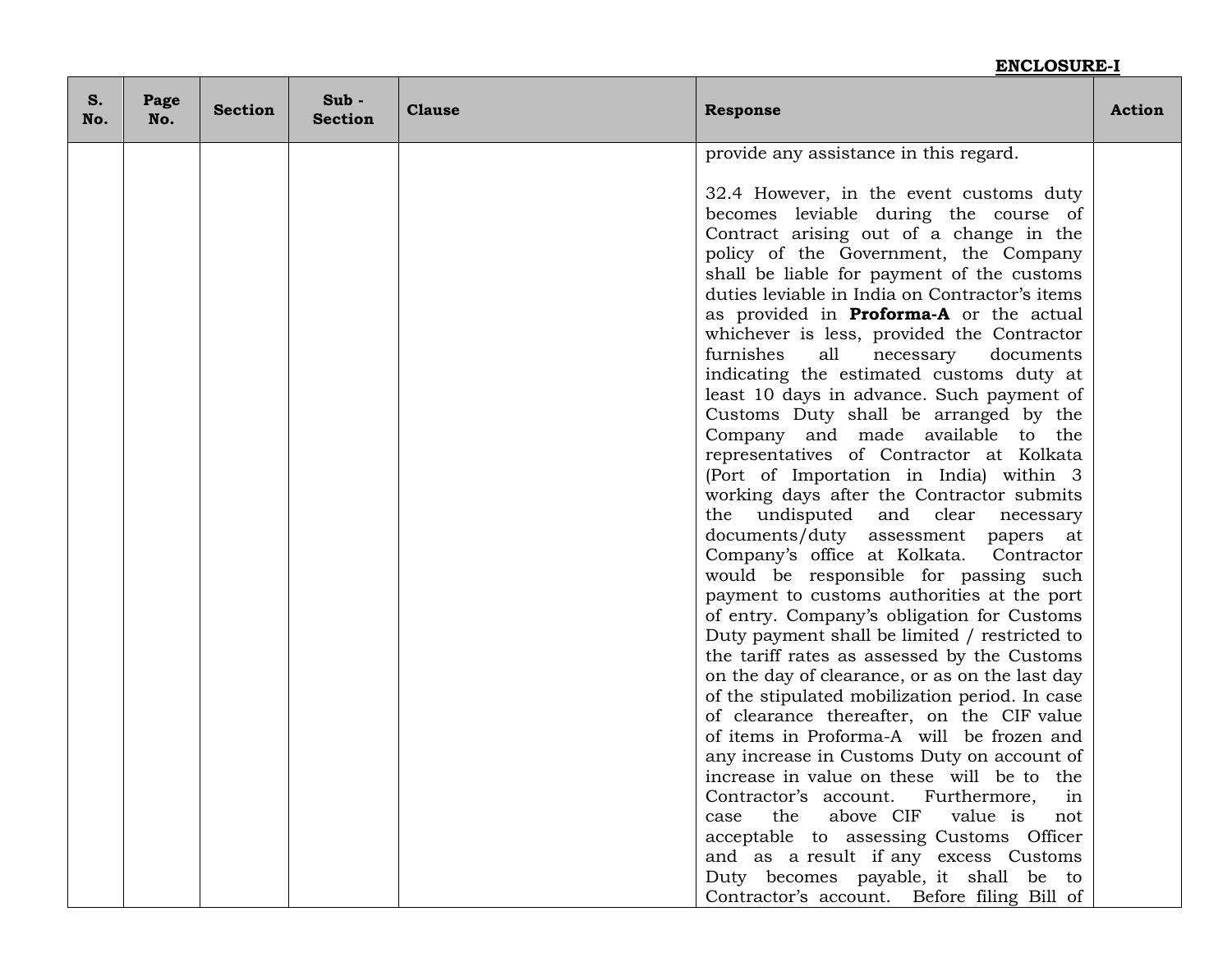| S.<br>No. | Page<br>No. | <b>Section</b> | $Sub -$<br><b>Section</b> | <b>Clause</b><br><b>Response</b> |                                                                                                                                                                                                                                                                                                                                                                                                                                                                                                                                                                            | <b>Action</b> |
|-----------|-------------|----------------|---------------------------|----------------------------------|----------------------------------------------------------------------------------------------------------------------------------------------------------------------------------------------------------------------------------------------------------------------------------------------------------------------------------------------------------------------------------------------------------------------------------------------------------------------------------------------------------------------------------------------------------------------------|---------------|
|           |             |                |                           |                                  | lading, Bill of entry, the Contractor must<br>consult the Company to avoid payment of<br>excess Customs Duty.                                                                                                                                                                                                                                                                                                                                                                                                                                                              |               |
|           |             |                |                           |                                  | 32.5 Contractor shall, however, arrange<br>clearance of such items from Customs and<br>port authorities in India and shall pay all<br>requisite demurrages, if any, clearance<br>fees/charges, port fees, clearing<br>and<br>forwarding agent fees/ charges, inland<br>transport charges etc. Company shall<br>provide all assistance by issuance of<br>necessary letter of authority or other<br>relevant documents and necessary help.                                                                                                                                   |               |
|           |             |                |                           |                                  | 32.6 Contractor must ensure that the spares<br>and consumables imported by them for<br>providing the services under Contract are<br>properly used in executing their job under<br>the Contract in the PEL/ML areas of<br>Company for which EC has been obtained.<br>Contractor shall furnish to Company a<br>certificate as and when the spares and<br>consumables are used/consumed certifying<br>that the spares and the consumables<br>imported by them have been consumed in<br>those ML/PEL areas under the contract for<br>which ECs were obtained by them. In order |               |
|           |             |                |                           |                                  | to avoid any misuse of the spares and<br>consumables imported by the Contractor<br>for providing the services under the<br>Contract, Contractor shall furnish<br>an<br>Undertaking similar to that being furnished<br>by Company to Customs of suitable amount<br>before issue of the Recommendatory Letter.                                                                                                                                                                                                                                                               |               |